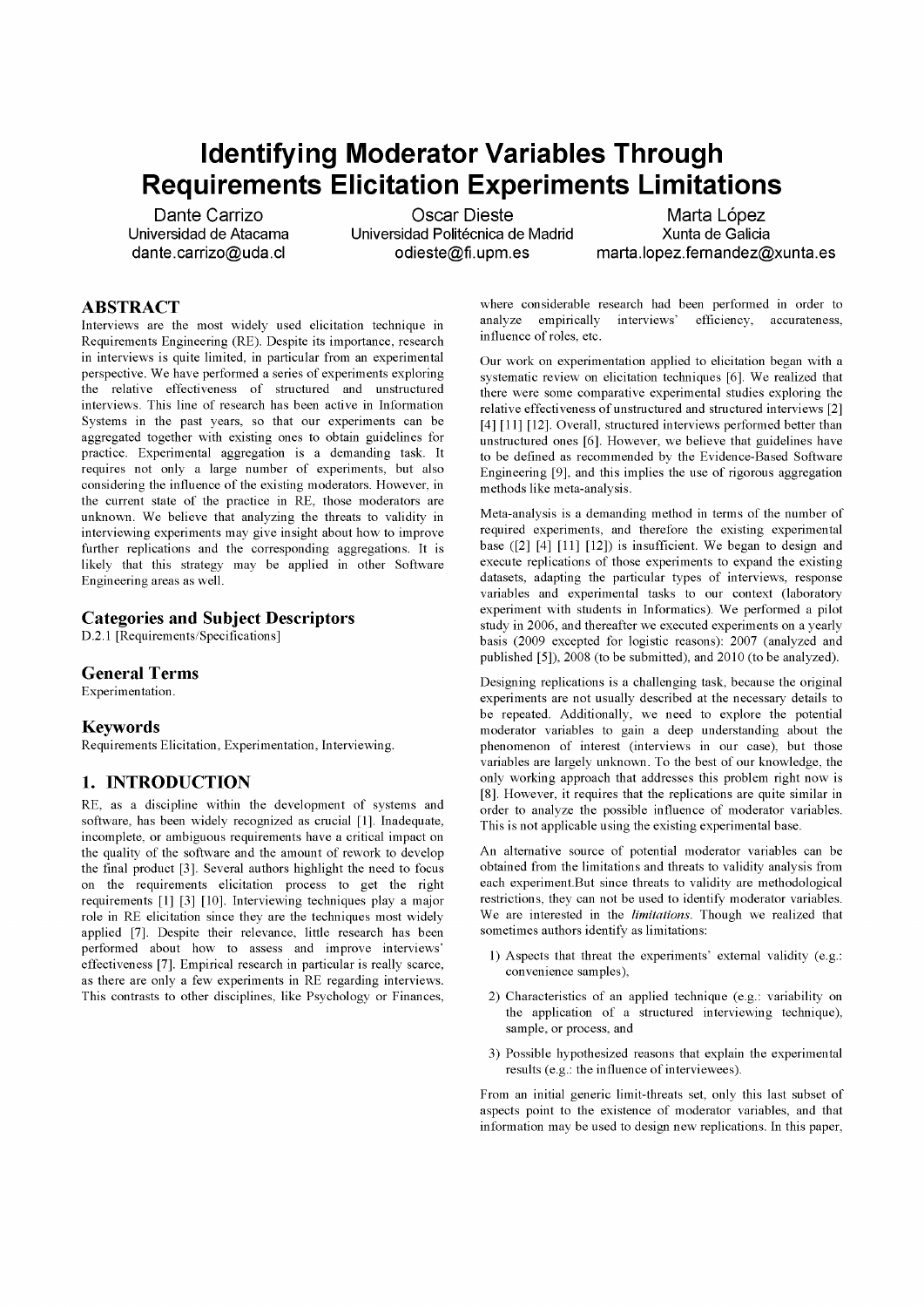we present an exploratory example of the use of limitations to find potential moderator variables, using the interview experiments as examples. The description of the limitations needs for, at least, a brief overview of the experiments. However, due to space reasons, these outlines are not included here, although they are available at [http://www.grise.upm.es/sites/extras/1/.](http://www.grise.upm.es/sites/extras/1/) The structure of this paper is as follows: section 2 presents the analysis of the experiment limit-threats; section 3 describes the identified moderators; finally, the conclusions are presented in section 4.

## 2. ANALYSIS OF EXPERIMENTS LIMIT-THREATS

Table 1 shows the limit-threats identified by Agarwal *et al.* [2], Browne *et al.* [4], Carrizo *et al.* [5], Marakas *et al.* [11], and Pitts *et al.* [12] (we use only the first author hereinafter, for short). In average, each experiment identifies 5-6 limit-threats, except Browne, that identifies only 2. The limit-threats have been classified according to the aspect they make reference. For example, Agarwa states that *"the experts constitute a convenience, rather than a random sample, even though random assignment was employed in assigning them to groups".* This limit-threat is referred to the **sample** used in the experimentation.

As shown in Table 1, all the limit-threats had been grouped according to the three main categories finally obtained: Process followed (how the experiment was carried out), Sample (the characteristics of the interviewers and interviewees), and **Techniques** (how the interviews were applied). These categories are quite general and probably they can be used to classify limitthreats in other areas (e.g.: testing).

Analyzing the limit-threats by category (rows), we can obtain coincidences, frequencies, etc. For instance, it can be noted that the main limit-threat identified for the Process category is that all of the experimentation processes are laboratory settings, with what everything this implies, as described Marakas. In all other cases, the experiments focus on particular concerns, like the number of sessions ([2]) or the complexity of the experimental tasks ([4]).

In all the five experiments the category most frequently cited as limit-threat is the Sample, which includes the interviewers, interviewees, coders or any other role needed to perform the experimentation. Some authors are concerned with specific sample problems, like its convenience character ([2]) or its

motivation ([11]). However, all of the experiments agree in recognizing the experience and role-playing as limit-threats. Four of the works pointed out this issue focusing in the interviewer and only Carrizo in the interviewee.

The least relevant criteria, according to Table 1, is the **technique**  issue. Focusing on the elicitation techniques applied in the interviews, Marakas and Carrizo present opposite perspectives, whether they accept or not the variability on the application of the structured techniques. This difference only shows two possible approaches to the experimentation, depending on the type of control of these elicitation techniques but it does not invalídate the experiment. They are just characteristics of those experimental designs. Other type of techniques are those used to represent the elicited data, as the DFD from Marakas, or those applied to code the data extracted from the elicitation technique, from Browne.

The next step was to analyze each limit-threat in Table 1 according to the following classification:

- 1) Real threats to the experiments' external validity; that is, aspects that prevented the experimental results to be extrapolated to more general populations. Since they are methodological restrictions, they cannot be used to identify moderator variables.
- 2) Characteristics, or any aspect which in fact is a feature of the process, sample, or technique. They can not be used for identifying moderator variables either.
- 3) Inklings, or possible hypothesized reasons for explaining experimental results.

According to the Merriam-Webster Dictionary, an inkling is defined as "a *vague idea or notion; slight understanding".* Henee, we use this term to denote a suggested notion which it is neither tested ñor judged since it was not analyzed in the experiment. For instance, in Health we can find studies which demonstrate certain unintended logical connections within the scientific literature; this connections potentially reveal new knowledge or hidden hypotheses [13]. For instance, the *hidden* connection between the magnesium deficieney and the migraine headaches in medical journals which is only detected through text mining. This is an inkling: a neither experimented notion, nor an explicitly certitude, but a suggested and known notion which is mentioned in different experimental results. In this line, we are looking for inklings in our experimental base or, in fact, the sources of potential moderator variables.

|            | Agarwal et al. |                                         | Browne et al. |                                            | Carrizo et al. |                                | Marakas et al. |                                      | Pitts et al.   |                                                                    | Total |
|------------|----------------|-----------------------------------------|---------------|--------------------------------------------|----------------|--------------------------------|----------------|--------------------------------------|----------------|--------------------------------------------------------------------|-------|
| Process    | 3              | Only one problem<br>domain              |               |                                            |                | Problems not<br>complex        | $\overline{2}$ | Lab setting                          |                | Only one determination<br>strategy                                 |       |
|            |                | No "gold standards"<br>Only one session |               |                                            |                |                                |                | Exploratory nature                   |                |                                                                    |       |
| Sample     | $\overline{2}$ | Convenience<br>sample                   |               | Prior<br>experiences<br>ΩŤ<br>interviewers | $\overline{2}$ | Interviewee vs.<br>problem     | 3              | Sample size                          | 3              | Interviewers' experience<br>vs. problem domain                     | 11    |
|            |                | Role playing                            |               |                                            |                | No techniques<br>predefined    |                | Sample motivation                    |                | Interviewers' quantified<br>experience                             |       |
|            |                |                                         |               |                                            |                | preferences of<br>interviewees |                | Sample<br>commitment                 |                | Only one interviewee                                               |       |
| Techniques |                |                                         | scheme        | Precision of                               | $\mathbf{1}$   | Variability of the             | 2              | Minimum use of<br>70% of the time    | $\overline{2}$ | Only one measurement of<br>cognitive stopping rules                | 6     |
|            |                |                                         |               | the coding                                 |                | technique<br>applied           |                | Only one<br>representation<br>method |                | Coding scheme focused<br>on predefined taxonomy<br>of requirements |       |
| Total      |                |                                         | h             |                                            | 4              |                                |                |                                      | 6              |                                                                    | 24    |

**Table 1. Number and descriptíon of** *all limitations (or limit-threats)* **per experiment**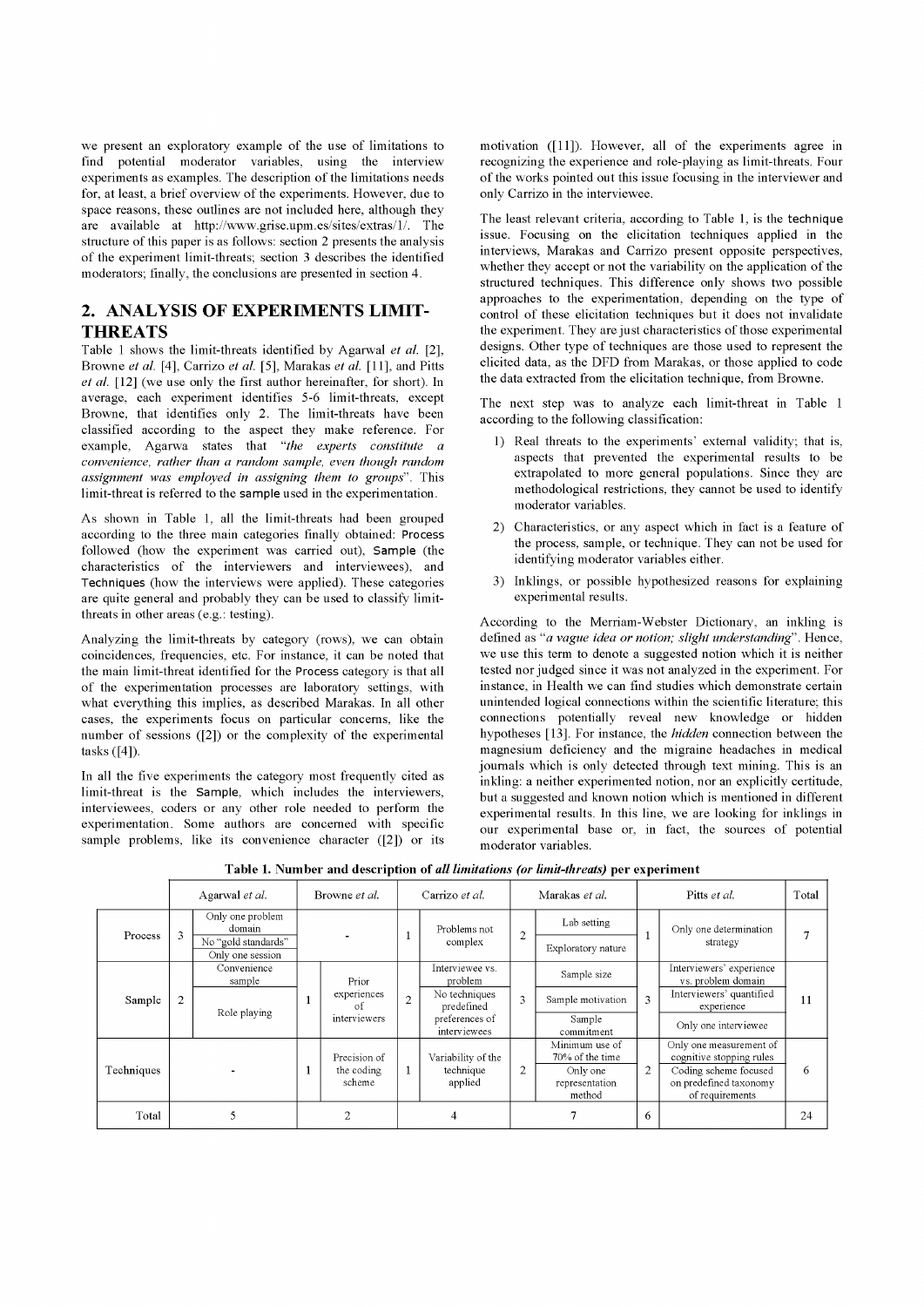For instance, Marakas identifies as limit-threat that their study is an experiment in laboratory. Obviously, laboratory experiments are limited in the knowledge they can obtain for many reasons: strongly controlled environment, idealized settings, etc., but it does not imply the existence of any moderator. Likewise, Agarwal identifies as a limit-threat the fact that the subjects used in their experiment were a convenience sample. Similarly, this is a methodological restriction. An unrestricted sample would have to be used in an ideal situation. However, it does not point to the existence of any moderator variable either.

The limit-threat related with the number of sessions, number of problems, complexity of the problems, and numbers of techniques applied are related with the cost, effort and availability of the individuáis involved. They are clear restrictions that affect the generalizability of the experimental results, but they do not imply the existence of any inkling that affects interview effectiveness (that is, a moderator). In the same line, the techniques 'limitthreat' from Carrizo, Marakas and Pitts can be addressed in the same way, since they describe particularities of those experiments that restrict the generalizability of results the same than above.

Table 2 presents the *inklings* left after purging Table 1 from the threats to validity. They can be denoted as inklings because they point to the lack of validity of the experimental results within each experiment's context (that is, internal validity). However, they are not design mistakes. For example, the experience of the interviewers may be one of the inklings because Browne points out that the experience may affect interviewer's effectiveness. Therefore, if experiments do not take measures to control the experience of the subjects, the results may be invalid. In other words: the interviewer's experience is a potential moderator.

Other examples are the *'precisión of the coding scheme'* from Browne, or the *'coding scheme focused on predefined taxonomy of requirements'* from Pitts. They can be considered as inklings in the sense we are proposing because they can be a source of a measurement bias, which may affect to the analysis of the hypotheses. Also, the inklings grouped under the Sample criteria could be considered as potential source of biases, excepting the sample size issue, which is not considered an inkling but an influence factor on the statistical power. A larger sample size only increases the confidence of an estímate. All these selected inklings are considered in the following analysis.

## 3. IDENTIFICATION OF MODERATORS

In the experimental literature in other scientific fields (Finances, Health, etc.), the inklings that we have identified in Table 2 are usually related to specific types of biases. Bias, in this context, has the typical meaning of *Systematic Error,* pointing to undesired influences of diverse origin that need to be removed or minimized in order to increase experiments' accuracy.

It seems apparent that the authors of the experiments on interviews had a similar viewpoint about the inklings in Table 2 and that is why they listed them under the *Threats to Validity* sections of their works. In some cases, proceeding in such a way is completely justified, as the inkling is clearly a bias. For instance, the inklings listed under the *Techniques* category in Table 2 are instances of *measurement bias* (risk for the accurate determination of the values of the response variables). Other example is the *sample motivation,* which is an instance of *motivation bias.* Motivation is a prerequisite for performing adequately a task regardless of the field and it does not seem a legitímate research object. In both cases, they do not fit our purpose.

However, in many other cases this is not trae, particularly in the Sample category, which is again the most populated one in Table 2. What may be a bias for some disciplines (as Finances), it may be a legitímate research object for RE. It is the case, to cite a clear example, with the experience of the subjects. It is not surprising that most of the inklings of this kind come out in the **Sample**  category. In RE, particularly in interviewing, we are particularly concerned about the stakeholders, their particularities and the relations they establish with the problem under study. Therefore, those aspects are not biases or risks, but aspects that have to be considered in order to understand properly when and how interviews work. This is the reason why we realized that this kind of inklings were really showing us potential moderator variables.

The list below shows a classification of the inklings in Table 2, under the perspective of the potential bias that they may give origin to, according to the perspectives of other disciplines (Finances, Health, etc.). It is not an exhaustive list (we included only the most clear instances) but it is useful for a quick analysis:

• Artifact bias, related with the *'Interviewee vs. problem'* and *'Interviewervs. problem domain'* inklings.

|            | Agarwal et al. |              | Browne et al. |                                            | Carrizo et al. |                                                               | Marakas et al.           |                      | Pitts et al.             |                                                                    | Total          |
|------------|----------------|--------------|---------------|--------------------------------------------|----------------|---------------------------------------------------------------|--------------------------|----------------------|--------------------------|--------------------------------------------------------------------|----------------|
| Process    | <b>11</b>      | ۰            |               |                                            | $\blacksquare$ |                                                               | -                        |                      | $\overline{\phantom{0}}$ |                                                                    |                |
| Sample     |                | Role playing |               | Prior<br>experiences<br>of<br>interviewers | $\overline{2}$ | Interviewee vs.<br>problem                                    | $\overline{2}$           | Sample motivation    | 3                        | Interviewers' experience<br>vs. problem domain                     | 9              |
|            |                |              |               |                                            |                | No techniques<br>predefined<br>preferences of<br>interviewees |                          |                      |                          | Interviewers' quantified<br>experience                             |                |
|            |                |              |               |                                            |                |                                                               |                          | Sample<br>commitment |                          | Only one interviewee                                               |                |
| Techniques |                |              |               | Precision of<br>the coding<br>scheme       | $\blacksquare$ |                                                               | $\overline{\phantom{a}}$ |                      | 1                        | Coding scheme focused<br>on predefined taxonomy<br>of requirements | $\overline{c}$ |
| Total      |                |              | ◠             |                                            | ◠              |                                                               | $\bigcap$                |                      |                          |                                                                    | 11             |

**Table 2. Number and description of** *inklings* **per experiment**